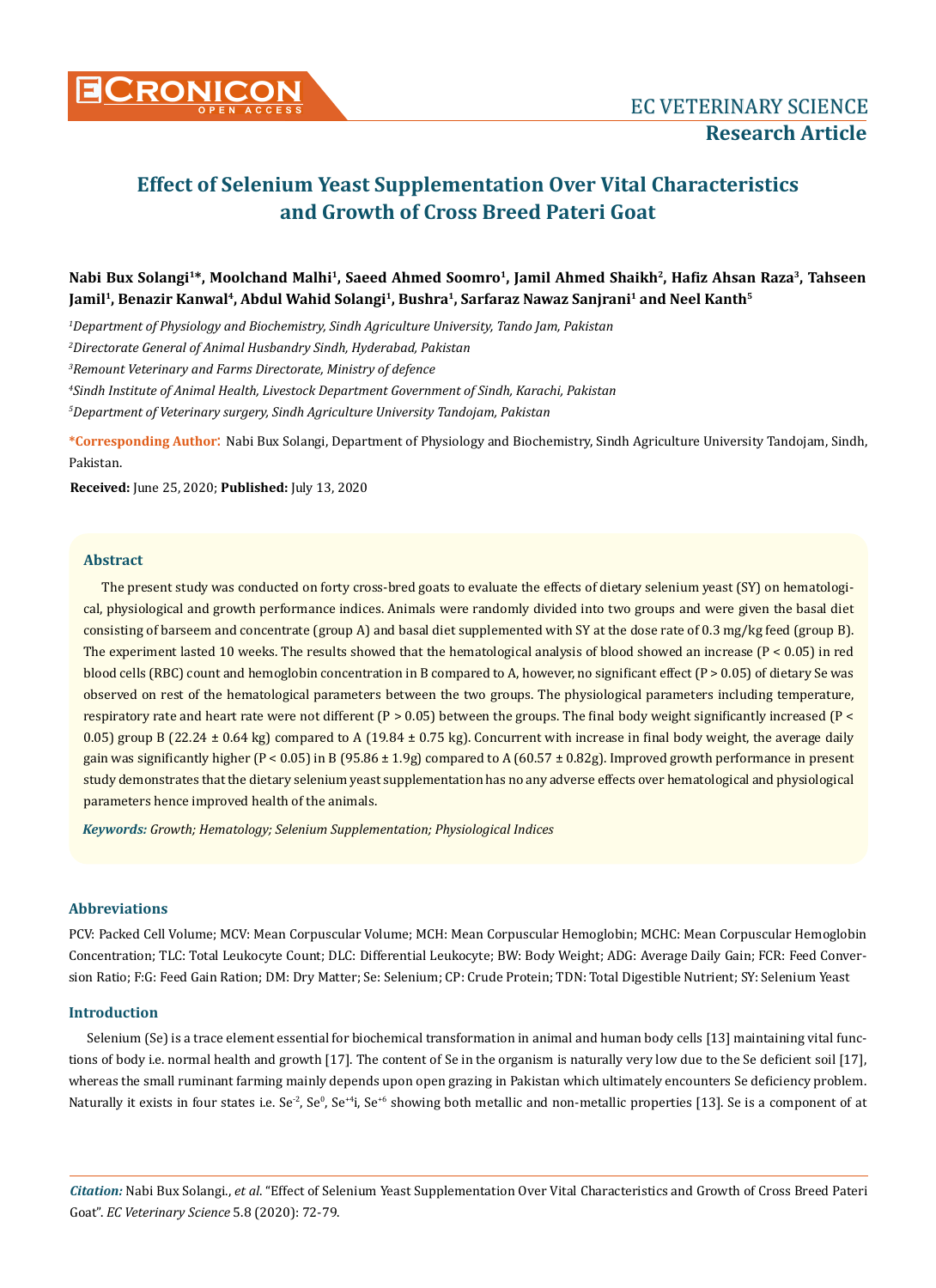least 25 selenoproteins bounded in tissues and blood, perform several basic functions in body like the process of antioxidation, also possess chemoprotective properties with anti-inflammatory response [19]. Se is the part of several enzymes, the most important are related to glutathione peroxidases (GPx) family, thioredoxin reductases (TrxR), iodothyronine deiodinases (ID), selenophosphate synthetase, selenoprotein P and selenoprotein W. It is the part of glutathione peroxidase family, an antioxidant enzyme which destroy free radicals produced during normal metabolic activity by catalyzing reduction of hydrogen per oxide and lipid hydro peroxidase [18]. Se supplementation shows remarkable increase in blood Se concentration which denotes relative improvement in antioxidative status of the cell [31], this increased anti oxidative status by preventing process of peroxidation ultimately increases immunological potential [15] at cellular levels with no any adverse effect [31].

Selenium deficiency causes many neonatal as well as adult health problems. Neonates may suffer from white muscle disease, decreased sucking reflex, show signs of weakness, highly prone infectious diseases due to weakness and less immunity, also the chances of neonatal mortality [5]. Thyroid functions are also Se dependant, due to the Se deficiency disturbances in thyroid homeostasis occur which more likely to be evident in immune disorders and endocrine dysfunctions. [12]. New-born, sucking calves and within womb may also have Se deficiency, saturation of kids during sucking depends on the saturation of the mother [16]. The diet of mother and Se supplementation in diet highly effects concentration of Se in milk [10], Se concentration can be increased by adding organically bound Se in the form of selenomethionine as dietary supplement [21].

Both organic and inorganic forms of Se are used in diet as food supplement, as well as used for medicinal purpose. Most of the animal diets are supplemented mainly either with inorganic form (Sodium Selenite or selenate) or with synthetic organic form (selenomethionine or selenocystein) available as Se yeast (SY) [7,26]. The optimal level of Se supplementation used by previous researchers is for better health and growth performance was 300 mg/kg of ration DM [17]. Hence from previous studies it is evident that Se supplementation promotes health leading to better growth [17], fat percentage throughout the lactation period [8], reproduction of animal with active biosynthesis of selenoproteins [11]. Researches also reveal that the overall milk yield, milk fat, protein and lactose are highly influenced by SY supplementation [28]. Feeding practices effect health, gain and production traits of economic importance like ADI, TBG, ADG and FG ratio, while feeding practices depend upon season and nature of feeding [17]. Goats are commonly grazing dependant animals by feeding practice, hence economically important production traits affected due to natural Se deficient soil leading to significant economic losses. Various trends of supplementation have been introduced, more recently organically bound Se have been synthesized to improve Se intake. Therefore, this study was designed to evaluate the effects of SY (organic Se) supplementation on vital characteristics and growth of goat.

#### **Materials and Methods**

Forty crossbreed young female goats of four months old with average weight  $14.70 \pm 0.88$  kg (Mean  $\pm$  SEM) were kept at Ruminant Research Unit, Faculty of Animal Husbandry and Veterinary Sciences, Sindh Agriculture University, Tando Jam (25˚ N and 28˚ E) Pakistan, and all the experimental procedures, including animal care, management, sampling and processing were performed according to the guidelines. Study conducted from Nov 2019 to Feb 2020. Throughout the feeding trial, goats were kept in individual pens  $(1 \times 1m)$  and were randomly divided into two groups: A group (control) fed with high concentrate supplementation; and B group (treatment) fed with Se supplementation along with high concentrate. Animals were kept for 30 days adaptation period before data collection. Both groups fed Barseem grass ad libitum, and high concentrate ration at 2.0% of BW. Table 1 shows fodder chemical composition, Se group supplemented with organic Se using SY (Fubon Selenium Yeast, Angle Yeast Co. LTD. China) @ 0.3 mg Se/KG diet, the optimum dose was 150 mg SY per kg diet (150 mg SY contains 0.3 mg Se) [17]. Fubon SY is produced by submerged fermenting *Saccharomyces cerevisiae* in a Se rich media, same trend of feeding was followed throughout experimental period.

Feeding amount offered and refusals were recorded for individual goat on daily basis to calculate feed intake. To monitor BW change, goats were weighed every week, before feeding in the morning. Difference of FBW was got from IBW and FBW, than divided by total days

*Citation:* Nabi Bux Solangi., *et al*. "Effect of Selenium Yeast Supplementation Over Vital Characteristics and Growth of Cross Breed Pateri Goat". *EC Veterinary Science* 5.8 (2020): 72-79.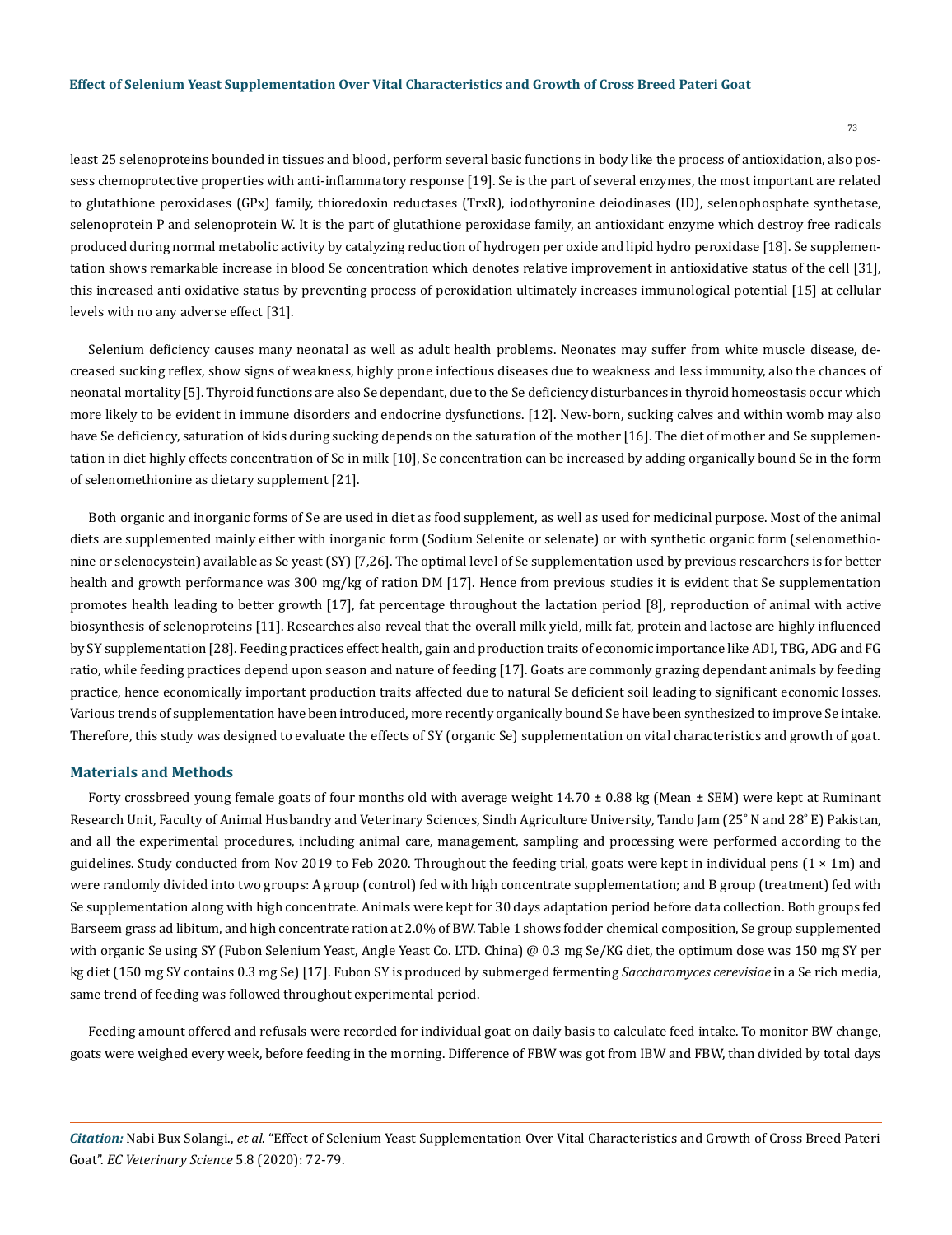| <b>Ingredients</b>                   | $\frac{0}{0}$ | g/Kg  | <b>Nutrient content</b>   | g/Kg   |
|--------------------------------------|---------------|-------|---------------------------|--------|
| Corn                                 | 54.56         | 545.4 | Dry mater                 | 855.92 |
| Wheat bran                           | 30.2          | 307.8 | Crude protein             | 13.59  |
| Soybean meal                         | 12.62         | 120.6 | Total digestible nutrient | 70.6   |
| Lime stone                           | 0.60          | 6     | Crude fiber               | 22.32  |
| <b>DCP</b>                           | 1.08          | 10.8  | Total ash                 | 6.67   |
| Salt                                 | 0.32          | 3.2   | Calcium                   | 1.59   |
| Vitamin/ Mineral Premix <sup>b</sup> | 0.62          | 6.2   | Phosphorus                | 1.12   |
|                                      |               |       | Selenium                  | 0.06   |

Table 1: Ingredients and nutrient contents of the basal diet<sup>a</sup> composition of high concentrate diet (%, g/kg as-fed bases). *a: Experimental diet was supplemented with selenium at 0.3 mg/kg diet.*

*b: The vitamin/ mineral supplementation provided per kg of diet: Vitamin A: 1200 IU; Vitamin D3 1500 IU; Vitamin E 44.1 IU; Vitamin K3 4.0 mg; Vitamin B1 1.4 mg; Vitamin B2 5.22; Vitamin B5 20.0 mg; Vitamin B12 0.01 mg; niacin 26.o mg; pantothenic acid 14 mg; folic acid 0.8 mg; biotin 44 µg; Fe 100.0 mg; Cu 16.50 mg, Zn 90 mg; Mn 35 mg; I 0.30 mg.*

of trail to have ADG. DM was determined after oven drying at 70°C for 48 hours from feed and refusals, dried feeds were milled to pass through a 1 mm sieve using a Wiley mill, and bottled for analysis [17].

Blood samples (4ml) were collected on weekly basis early in the morning before feeding, samples were collected via jugular vein, with the help of sterile syringe, samples shifted to EDTA tube. Blood samples were taken to the post graduate laboratory, department of Physiology and Biochemistry Faculty of Animal Husbandry and Veterinary Sciences, Sindh Agriculture University Tando jam, Pakistan for complete blood count (CBC). Hematology analyzer (MEK-6510.K.), Japan was used to analyze blood samples. Physical parameters were recorded on weekly bases. Data was analyzed under statistical program by one way ANOVA and if found significant than means were compared by Tukey's HSD method using (Statstix10, USA, © statstix.com) statistical software package. Data is presented as Mean ± SEM and difference is considered significant at P < 0.05.

#### **Results and Discussion**

In the present study during 70 days of experiment the overall mean RBC, absolute values and WBC does not changed (P > 0.05) in goats of group B as compared to those of control group A. However, hemoglobin have significant changes when compared to the control group (P < 0.05; Table 2). Weekly analysis of blood samples showed no significant effect of dietary selenium yeast supplementation between groups for 10 weeks, moreover, all the values were within normal reference range. The effect of dietary SY supplementation over physiological indices is shown in the overall mean for rectal temperature and respiratory rate, the values for goats in group B was significantly different  $(P > 0.05)$  from that of group A  $(P < 0.05$ ; Table 3). Whereas the pulse rate for both groups was same with no any significant difference. However, all the values lie within normal reference range.

Growth performance is shown by apparent increase in digestibility of DM and CP, TDMI increased significantly in B group as compare to A group (P < 0.05; Table 4). Similarly, Daily live weight was calculated by ADG has also significant increase in group B when compared to the A group (P < 0.05; Table 4). F: G show relation between daily DMI and ADG, increased value of A group indicates less gain when compared to the B group with lower F:G ( $P < 0.05$ ; Table 4).

The red blood cell (RBC) count of an organism determines the carrying capacity of dissolved oxygen by hemoglobin. RBC is a major and reliable indicator of various sources of stress [22]. In the present study, the RBC count was higher in goats fed SY supplemented diet

*Citation:* Nabi Bux Solangi., *et al*. "Effect of Selenium Yeast Supplementation Over Vital Characteristics and Growth of Cross Breed Pateri Goat". *EC Veterinary Science* 5.8 (2020): 72-79.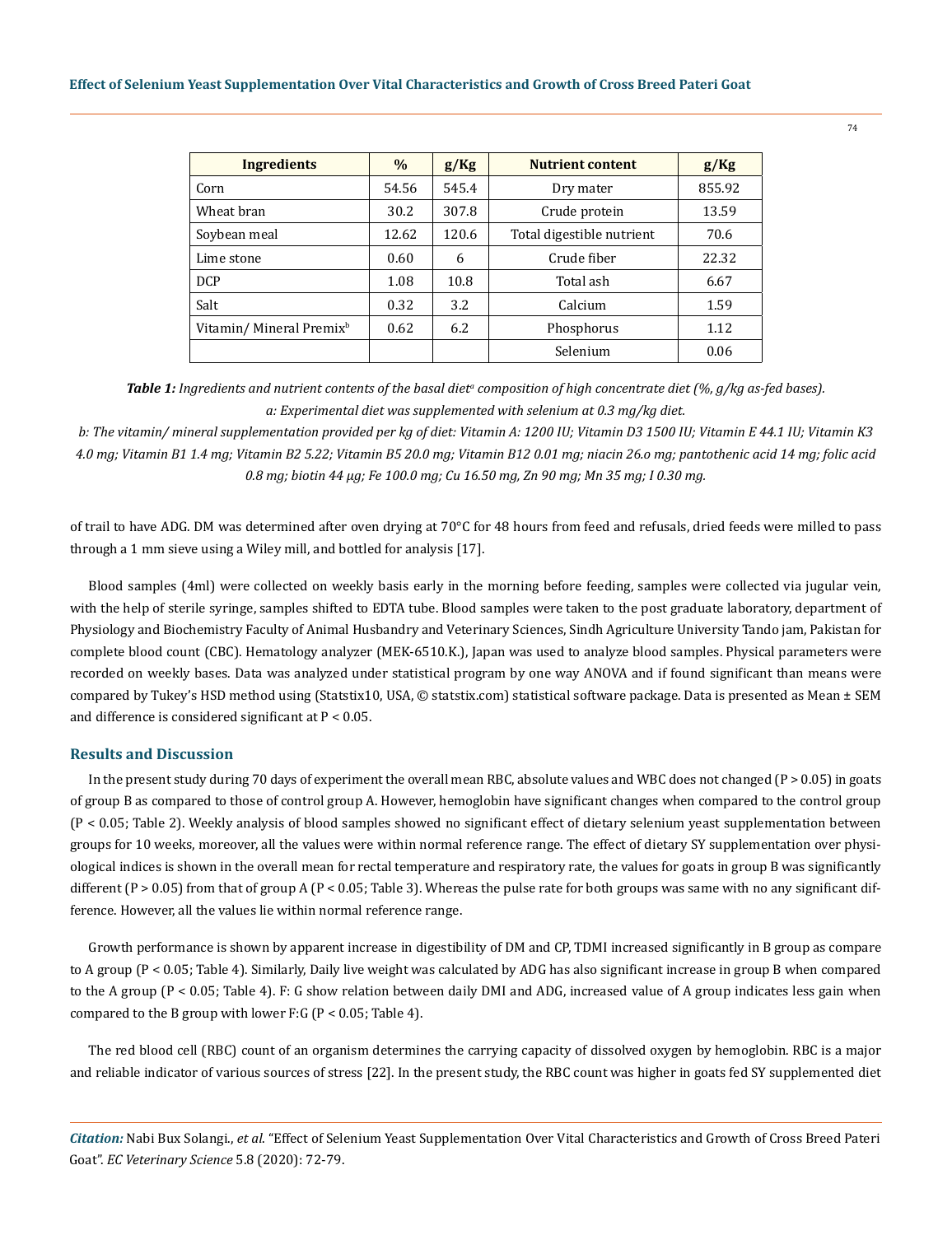| Item <sup>1</sup>  |              | <b>Treatment</b>  | <b>P-Value</b> | $SEM^2(\pm)$ |
|--------------------|--------------|-------------------|----------------|--------------|
|                    | $\mathbf{A}$ | B                 |                |              |
| $RBC$ (m/cu mm)    | 13.73        | 13.84             | 0.86           | 0.42         |
| Hemoglobin (mg/dl) | $13.73^a$    | 8.97 <sup>b</sup> | 0.004          | 0.59         |
| Absolute Values    |              |                   |                |              |
| <b>PCV</b>         | 24.46        | 25.33             | 0.33           | 0.78         |
| $MCV$ (CU $\mu$ )  | 14.31        | 14.90             | 0.50           | 0.81         |
| MCH (pg)           | 7.46         | 8.03              | 0.15           | 0.32         |
| MCHC (%)           | 30.18        | 31.42             | 0.29           | 1.02         |
| TLC $(x10^3)$      | 10.68        | 11.30             | 0.18           | 0.39         |
| <b>DLC</b>         |              |                   |                |              |
| Neutrophils (%)    | 37.23        | 38.10             | 0.61           | 1.57         |
| Eosinophil (%)     | 3.53         | 4.03              | 0.82           | 0.48         |
| Basophil (%)       | < 1          | < 1               |                |              |
| Lymphocytes $(\%)$ | 51.26        | 53.13             | 0.17           | 1.12         |
| Monocytes (%)      | 4.33         | 4.60              | 0.48           | 0.34         |

*Table 2: Erythrocyte count, Hb and TLC of goats fed dietary selenium yeast supplementation.*

*Means followed by different letters within same row are significantly different (p < 0.05).*

*1 : PCV: Packed Cell Volume, MCV: Mean Corpuscular Volume, MCH: Mean Corpuscular Hemoglobin, MCHC: Mean Corpuscular Hemoglobin Concentration, TLC: Total Leukocyte Count, DLC: Differential Leukocyte*

*2 : SEM: Standard error of mean, where n = 10 per treatment.*

| <b>Item</b>        |                    | <b>Treatment</b>    | <b>P-Value</b> | $SEM^1(\pm)$ |
|--------------------|--------------------|---------------------|----------------|--------------|
|                    | A                  | B                   |                |              |
| Rectal Temperature | $101.52^{\circ}$   | 101.17 <sup>b</sup> | 0.001          | 0.09         |
| Pulse rate         | 71.10              | 70.10               | 0.06           | 0.51         |
| Respiratory rate   | 21.69 <sup>b</sup> | 22.16 <sup>a</sup>  | 0.01           | 0.18         |

*Table 3: The effect of dietary selenium supplementation on physiological indices of goats. Means followed by different letters within same row are significantly different (p < 0.05). 1 : SEM: Standard error of mean, where n = 10 per treatment.*

compared with goats fed diet without supplementation. However, the increase in RBC count was within normal limits. In agreement, Faixova., *et al*. reported greater RBC count in lambs fed basal diet supplemented with SY at the dose rate of 0.3 mg/kg diet DM for 90 days compared to those fed diet without any supplementation [6]. In contrast, SY supplementation at the dose rates of 0.2 or 0.4 mg/kg diet DM, respectively for 70 days did not affect RBC count in lambs [2]. Moreover, increasing dose of SY at the rate of 0.6 mg/kg diet DM for over 60 days did not influence RBC count or any of the erythrocytes indices in beef cattle [11]. The reason of elevation in RBC concentration in the blood of SY fed goats is not clear. Weather Se increases RBC number by stimulating erythropoiesis (RBC production) or by increasing

*Citation:* Nabi Bux Solangi., *et al*. "Effect of Selenium Yeast Supplementation Over Vital Characteristics and Growth of Cross Breed Pateri Goat". *EC Veterinary Science* 5.8 (2020): 72-79.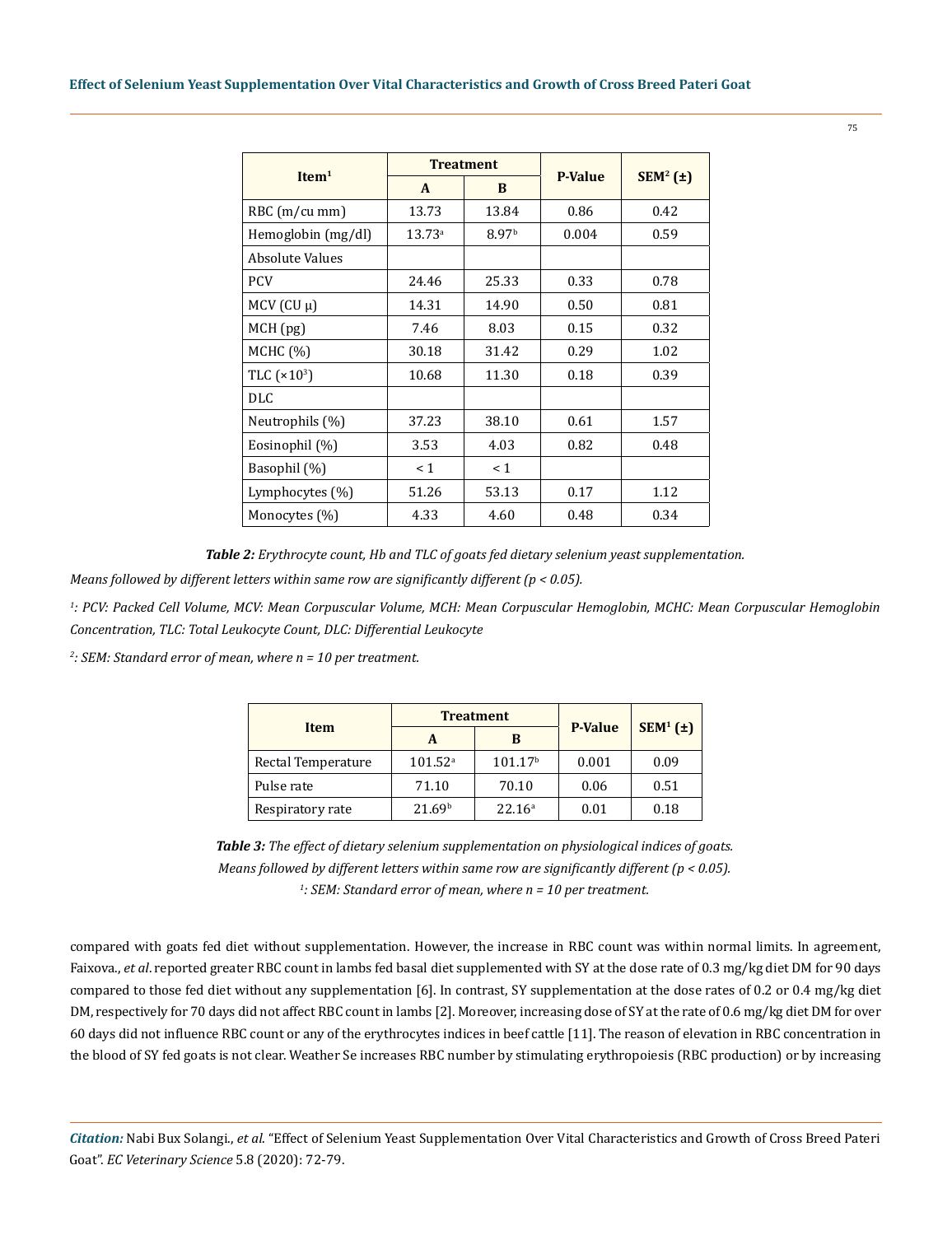| Items <sup>1</sup>  | <b>Treatment</b>    |                     |                |              |
|---------------------|---------------------|---------------------|----------------|--------------|
|                     | <b>HC</b>           | <b>SY</b>           | <b>P-Value</b> | $SEM^2(\pm)$ |
| Live weight kg      |                     |                     |                |              |
| <b>IBW</b>          | 15.6                | 15.53               | 0.95           | 0.72         |
| <b>FBW</b>          | 19.84               | 22.24               | 0.7            | 0.47         |
| TBG                 | 4.24 <sup>b</sup>   | 6.71a               | 0.03           | 0.10         |
| ADG, g/day          | 60.57 <sup>b</sup>  | 95.86 <sup>a</sup>  | 0.03           | 1.46         |
| TDMI, g/day         | 779.70 <sup>b</sup> | 904.77 <sup>a</sup> | 0.03           | 29.17        |
| $F:G$ (g DMI/g ADG) | 12.87a              | 09.43 <sup>b</sup>  | 0.02           | 1.55         |

*Table 4: Mean values for live weight, live weight change, feed DM intake, DM feed conversion and feed cost of goats fed a basal diet of high concentrate (HC) and selenium yeast (SY) supplementation.* 

*Means followed by different letters within same row are significantly different (p < 0.05).*

*1 : IBW: Initial Body Weight, FBW: Final Body Weight, ADG: Average Daily Gain, TDM: Total Matter, F: G: Feed Gain Ratio.*

*2 : SEM = Standard error of mean, where n = 10 per treatment.*

its life-span through protection. The exact mechanism is yet to be discovered. Faixova., *et al*. observed that SY increases osmotic resistance and hence reduces the membrane fragility of erythrocytes [6]. This suggests that SY protects and maintains life-span of RBCs. The protection of membranes of cell or cell-organelles may be associated with antioxidant effects of Se in blood cells [29].

White blood cell (WBC) count is a vital index of non-specific immunity and mainly involved in phagocytic and immune responses to bacterial, viral and other challenges [3]. The current study observed no influence of dietary SY on WBC count or differential leucocytes count (DLC) in blood of goats. Consisting with our findings Alimohamady., *et al*. found no change in leucocyte counts in lambs fed SY supplemented diet [2]. On contrary, Faixova., *et al*. observed significantly lower WBC count in SY treated lambs [6]. On the other hand, extra physiological dose of SY at the rate of 0.6 mg/kg diet DM for over 60 days elevated the proportion of lymphocytes and lowered that of monocytes in beef cattle [11]. In the same study, the proportion of eosinophils was higher in SY treated calves and the platelets count was higher in SY treated lambs [11]. Moreover, SY produced dose-dependent effects in fish, at dose rates of 0.1, 0.2 and 0.4 g/kg SY supplementation lowered the WBC while no change in WBC count was observed at dose rate of 0.3 g/kg [24]. Furthermore, it has been suggested that the Se supplementation in normal and apparently healthy animal does not have any influence on leucocytes. However, in the immune-comprised animals, the Se supplementation has been shown to induce changes in leucocyte count [14]. The subcutaneous Se administration elevated eosinophils proportion in sheep exposed to heat stress [1]. Eosinophils, being important immune agent provide defense against parasitic infection, are reported to be reduced under heat stress [27] and thus Se treatment counteracts the effects of heat stress by enhancing eosinophils proportion in sheep.

Current studies reveal physiological and hematological values lying within normal reference range which shows counter effect of Se supplementation against Se deficiency and environmental stress. Significant difference in feed gain ratio as compare to the controlled diet show significant improvement in growth performance of B group. Further, improved health of the animals is apparently showed in other significant correlation values among DMI, CPI, ADI, ADG, F:G (Table 4), these findings agrees with findings of Jiang., *et al.* he concluded that selenomethionine could improve growth performance in broilers [9]. In agreement to our study Zhan., *et al.* compared maternal selenomethionine and sodium selenite using same dose rate, he found significantly higher growth rate from birth to weaning in selenomethionine fed piglets as compare to sodium selenite [33].

*Citation:* Nabi Bux Solangi., *et al*. "Effect of Selenium Yeast Supplementation Over Vital Characteristics and Growth of Cross Breed Pateri Goat". *EC Veterinary Science* 5.8 (2020): 72-79.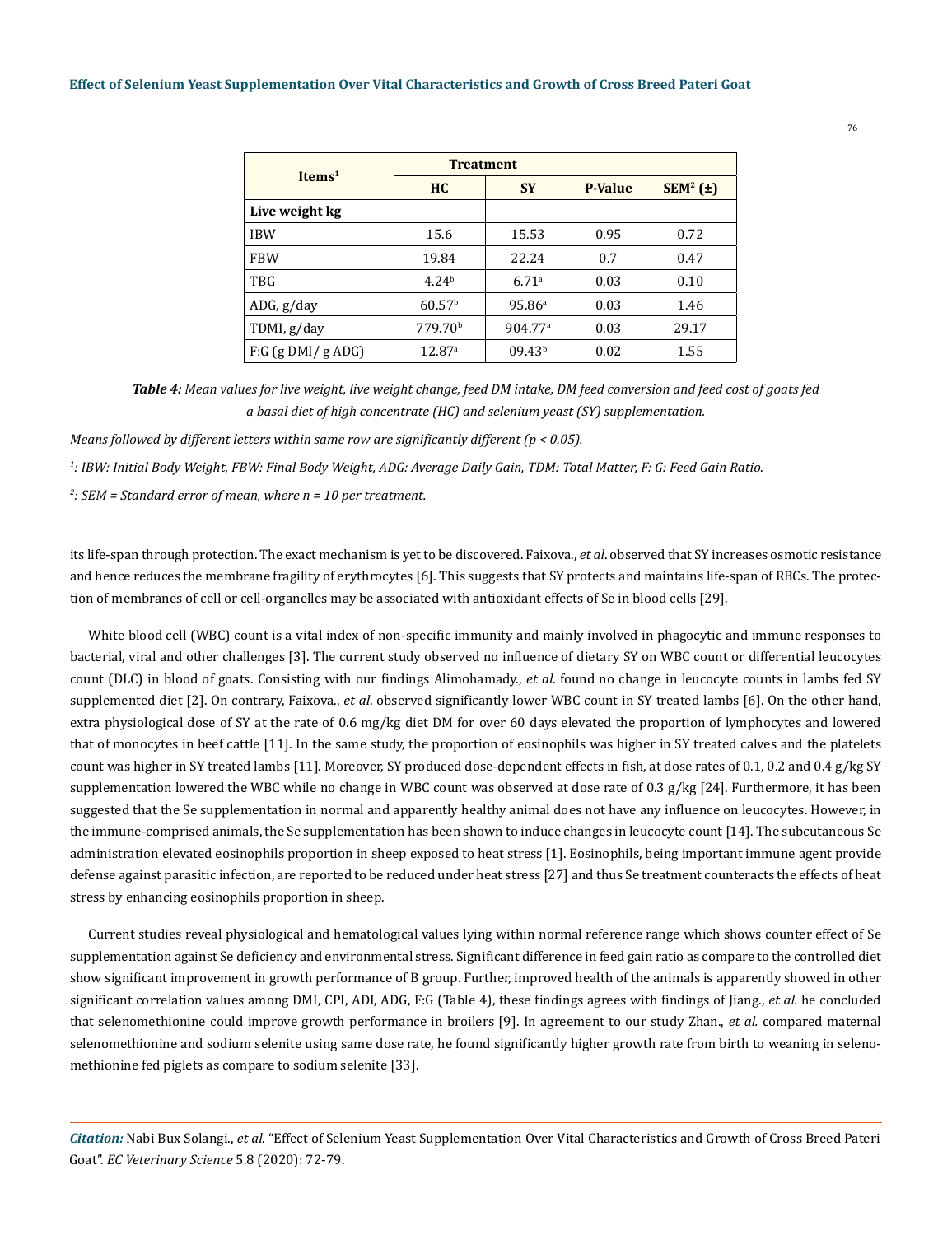However, some research studies figure out contrary no any effect of Se supplementation on growth performance [31], these inconsistent conclusions may be caused due to certain differences type of Se used, species, Breeds and stages of experimental animals [17]. The present study was carried out during the months of November to February. In present study the values for temperature and humidity from 0700 to 1800 hours were 17 - 26 $^{\circ}$ C and 38%, and from 1800 to 0700 hours were 10 - 17 $^{\circ}$ C 28%. During experimental period the weather conditions were normal. In the present study, weekly comparisons of rectal temperature, respiratory rate showed significant difference, heart rate did not show significant difference between the groups, however all the values were within normal reference range. Heat stress causes an increase in the rectal temperature, respiration rate and heart rate and the dietary SY supplementation decreased heat stress by exerting opposite effects and produced preventive effect by maintaining antioxidant system in sheep and cow [1]. On the other hand, dietary SY supplementation increased rectal temperature in calves under cold stress [4]. In current study, animals were not under environmental stress, which could be a possible explanation of no significant effect of Se on rectal temperature, respiratory rate and heart rate. Hence the environmental stress adversely affects the physiological parameters and the Se treatment has been shown to alter the environmental stress.

#### **Conclusion**

The hematological and physiological values presented in this study suggests that SY supplementation has no any adverse effect over health of goats, on the other hand the supporting results also demonstrates that SY can improve F:G leading to increased growth performance. This study suggests optimum level of SY as dietary supplementation as 0.3 mg/kg diet. Since the feed intake and growth performance of goats is affected by Se supplementation with normal physiological and hematological status, further research is required on other aspects like immune response and role of environment in maintaining hematological and physiological values under prevailing natural and ecological conditions in Sindh so for.

#### **Acknowledgements**

This research was done as part of the requirements for M Phil degree in Animal Physiology "Effect of dietary selenium supplementation on growth performance, hematological and physiological indices of young goat". Special thanks to whole the team in collection of data and support in management, Dr. Abdul Manan Khokhar for technical support. Authors are also thankful to Faculty of Animal Husbandry and Veterinary Sciences, Sindh Agriculture University, Tando Jam for providing the facilities to carry out this research.

#### **Conflict of Interest**

The All authors read and approved final manuscript.

#### **Bibliography**

- 1. Alhidary IA., *et al*[. "Effect of various doses of injected selenium on performance and physiological responses of sheep to heat load".](https://www.researchgate.net/publication/224958509_Effect_of_various_doses_of_injected_selenium_on_performance_and_physiological_responses_of_sheep_to_heat_load)  *[Journal of Animal Science](https://www.researchgate.net/publication/224958509_Effect_of_various_doses_of_injected_selenium_on_performance_and_physiological_responses_of_sheep_to_heat_load)* 90 (2015): 2988-2994.
- 2. Alimohamady R., *et al*[. "Influence of different amounts and sources of selenium supplementation on performance, some blood param](https://pubmed.ncbi.nlm.nih.gov/23677850/)eters, and nutrient digestibility in lambs". *[Biological Trace Element Research](https://pubmed.ncbi.nlm.nih.gov/23677850/)* 154 (2013): 45-54.
- 3. De Pedro N., *et al*[. "Daily and seasonal variations in haematological and blood biochemical parameters in the tench, Tincatinca Lin](https://onlinelibrary.wiley.com/doi/abs/10.1111/j.1365-2109.2005.01338.x)naeus 1758". *[Aquaculture Research](https://onlinelibrary.wiley.com/doi/abs/10.1111/j.1365-2109.2005.01338.x)* 36 (2005) 1185-1196.
- 4. Ebrahimi M., *et al*[. "Effects of organic selenium \(Sel-Plex\) on thermometabolism, blood chemical composition and weight gain in](https://www.researchgate.net/publication/264143862_Effect_of_Organic_Selenium_Sel-Plex_on_Thermometabolism_Blood_Chemical_Composition_and_Weight_Gain_in_Holstein_Suckling_Calves)  Holstein suckling calves". *[Asian-Australains Journal Animal Science](https://www.researchgate.net/publication/264143862_Effect_of_Organic_Selenium_Sel-Plex_on_Thermometabolism_Blood_Chemical_Composition_and_Weight_Gain_in_Holstein_Suckling_Calves)* 22 (2009): 984-992.
- 5. Enjalbert F., *et al*[. "Effects of copper, zinc and selenium status on performance and health in commercial dairy and beef herds: retro](https://www.researchgate.net/publication/6714365_Effects_of_copper_zinc_and_selenium_status_on_performance_and_health_in_commercial_dairy_and_beef_herds_Retrospective_study)spective study". *[Journal of Animal Physiology and Animal Nutrition](https://www.researchgate.net/publication/6714365_Effects_of_copper_zinc_and_selenium_status_on_performance_and_health_in_commercial_dairy_and_beef_herds_Retrospective_study)* 90 (2006) 11-12.

*Citation:* Nabi Bux Solangi., *et al*. "Effect of Selenium Yeast Supplementation Over Vital Characteristics and Growth of Cross Breed Pateri Goat". *EC Veterinary Science* 5.8 (2020): 72-79.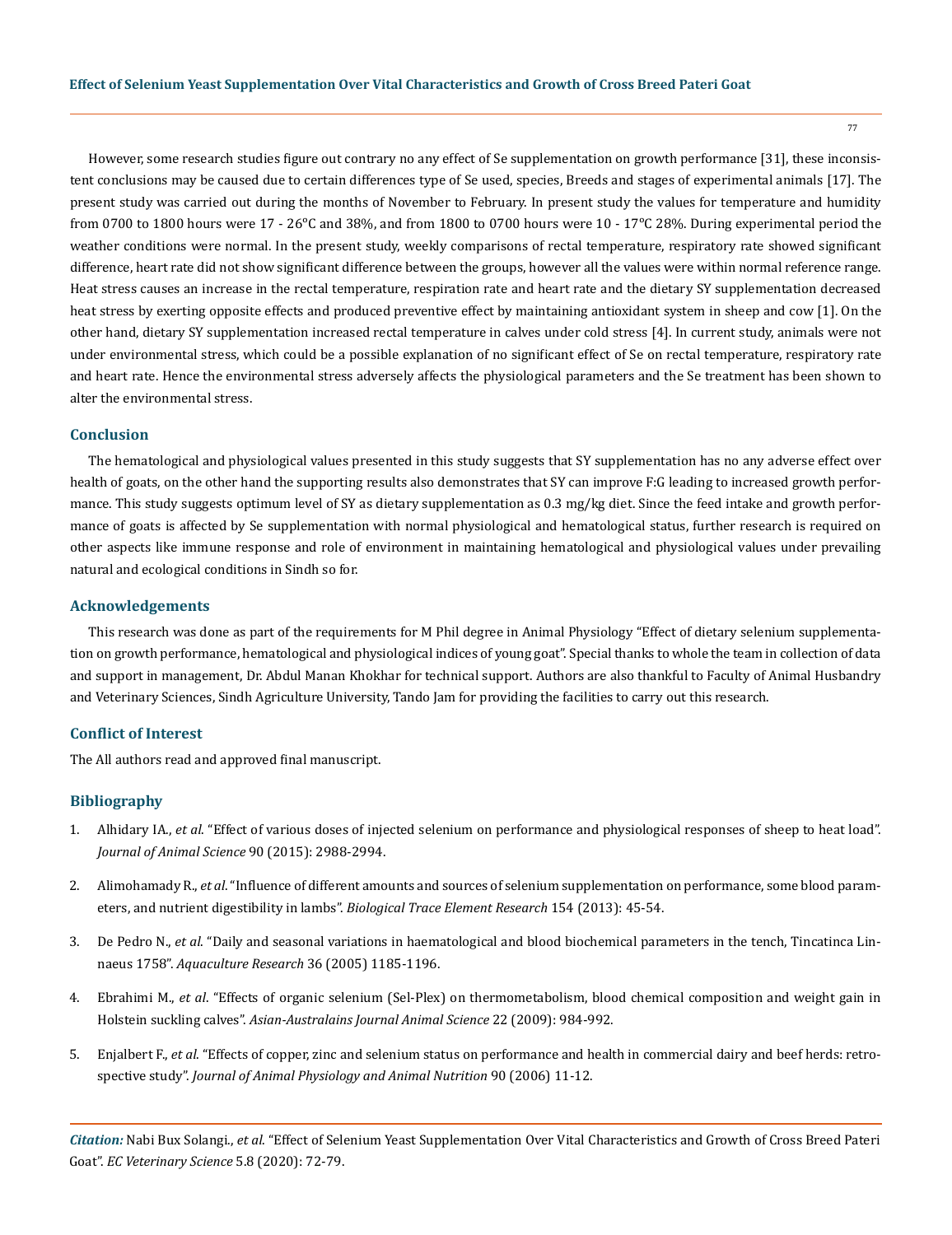## **Effect of Selenium Yeast Supplementation Over Vital Characteristics and Growth of Cross Breed Pateri Goat**

- 6. Faixova Z., *et al*[. "Haematological, blood and rumen chemistry changes in lambs following supplementation with Se-yeast".](https://www.researchgate.net/publication/250174961_Haematological_Blood_and_Rumen_Chemistry_Changes_in_Lambs_Following_Supplementation_with_Se-yeast) *Acta Vet[erinary \(Brno\)](https://www.researchgate.net/publication/250174961_Haematological_Blood_and_Rumen_Chemistry_Changes_in_Lambs_Following_Supplementation_with_Se-yeast)* 76 (2007): 3-8.
- 7. [Finley and JW. "Selenium occumulation in plant foods".](https://www.researchgate.net/publication/7715548_Selenium_Accumulation_in_Plant_Foods) *Nutrition Reveiew* 63 (2005): 196-202.
- 8. Givens DI., *et al*[. "Enhancing selenium content of bovine milk through alteration of the form and concentration of the selenium in the](https://onlinelibrary.wiley.com/doi/abs/10.1002/jsfa.1737)  diet of dairy cows". *[Journal of the Science of food and Agriculture](https://onlinelibrary.wiley.com/doi/abs/10.1002/jsfa.1737)* 84.8 (2004): 811-817.
- 9. Jiang Z., *et al*[. "Effects of dietary selenomethionine supplementation on growth performance, meat quality and antioxidant property](https://pubs.acs.org/doi/10.1021/jf902411c)  in yellow broilers". *[Journal of Agriculture Food Chemistry](https://pubs.acs.org/doi/10.1021/jf902411c)* 57.20 (2009): 9769-9772.
- 10. Juniper DT., *et al*[. "Selenium supplementation of lactating dairy cows: Effect on selenium concentration in blood, milk, urine, and](https://www.sciencedirect.com/science/article/pii/S0022030206723943)  faeces". *[Journal of Dairy Science](https://www.sciencedirect.com/science/article/pii/S0022030206723943)* 89 (2006): 3544-3551.
- 11. Juniper DT., *et al*[. "Tolarance of ruminant animal to high dose in feed administration selenium enriched yeast".](https://pubmed.ncbi.nlm.nih.gov/17878272/) *Journal of Animal Science* [86.1 \(2008\): 197-204.](https://pubmed.ncbi.nlm.nih.gov/17878272/)
- 12. Kohrle J., *et al*[. "Selenium, the thyroid, and the endocrine system".](https://academic.oup.com/edrv/article/26/7/944/2355177) *Endocrine Reviews* 26 (2005) 944-984.
- 13. Mahima A., *et al*[. "Inorganic versus organic selenium supplementation: A review".](https://scialert.net/fulltext/?doi=pjbs.2012.418.425) *Pakistan Journal of Biological Sciences* 15.9 (2012): [418-425.](https://scialert.net/fulltext/?doi=pjbs.2012.418.425)
- 14. [McClure SJ. "How minerals may influence the development and expression of immunity to endoparasites in livestock".](https://pubmed.ncbi.nlm.nih.gov/18186769/) *Parasite Immunology* [30\(2008\): 89-100.](https://pubmed.ncbi.nlm.nih.gov/18186769/)
- 15. [Mechy F. "Recent progress in the mineral requirement of goats".](http://www.goatworld.com/articles/nutrition/mineralnutrition.shtml) *Livestock Production Science* 64.1 (2000): 09-14.
- 16. Misurova L., *et al*[. "Selenium metabolism in goats maternal transfer of selenium to newborn kids".](https://www.agriculturejournals.cz/publicFiles/05520.pdf) *Veterinarni Medicina* 54 (2009): [125-130.](https://www.agriculturejournals.cz/publicFiles/05520.pdf)
- 17. Nabi BS., *et al*[. "Growth Performance of Young Pateri Cross Breed Goat Supplemented with Selenium Yeast".](https://www.ecronicon.com/ecve/pdf/ECVE-04-00094.pdf) *EC Veterinary Science* 4.4 [\(2019\): 266-272.](https://www.ecronicon.com/ecve/pdf/ECVE-04-00094.pdf)
- 18. [Navarro-Alarcon M and Cabrera-Vique C. "Selenium in food and the human body: A review".](https://www.researchgate.net/publication/51430900_Selenium_in_food_and_the_human_body_A_review) *Science of the Total Environment* 400 [\(2008\): 115-141.](https://www.researchgate.net/publication/51430900_Selenium_in_food_and_the_human_body_A_review)
- 19. Pappas AC. "Selenoproteins and maternal nutrition". *[Comparative Biochemistry and Physiology B](https://pubmed.ncbi.nlm.nih.gov/18790070/)* 151 (2008) 361-372.
- 20. [Payne RL and LL Southern. "Compression of inorganic and organic selenium sources for broilers".](https://pubmed.ncbi.nlm.nih.gov/15971527/) *Poultry Science* 84.6 (2005): 898- [902.](https://pubmed.ncbi.nlm.nih.gov/15971527/)
- 21. [Pechova A. "Monitoring of changes in selenium concentration in goat milk during short-term supplementation of various forms of](https://pubmed.ncbi.nlm.nih.gov/17968517/)  selenium". *[Biological Trace Element Research](https://pubmed.ncbi.nlm.nih.gov/17968517/)* 121 (2008) 180-191.
- 22. [Rehulka J. "Aeromonas causes severe skin lesions in rainbow trout Oreochromismykiss: clinical pathology, haematology and bio](https://actavet.vfu.cz/media/pdf/avb_2002071030351.pdf)chemistry". *[Acts Veterinary Brno](https://actavet.vfu.cz/media/pdf/avb_2002071030351.pdf)* 71 (2002): 351-360.
- 23. [Sandip B and D Jana. "Factors Affecting Birth Weight of Sirohi Goat Kids Reared in Hot and Humid Climate of West Bengal".](https://www.researchgate.net/publication/236345693_Factors_affecting_birth_weight_of_Sirohi_goat_kids_reared_in_hot_and_humid_climate_of_west_Bengal) *World Applied Science Journal* [9.12 \(2010\): 1379-1382.](https://www.researchgate.net/publication/236345693_Factors_affecting_birth_weight_of_Sirohi_goat_kids_reared_in_hot_and_humid_climate_of_west_Bengal)

*Citation:* Nabi Bux Solangi., *et al*. "Effect of Selenium Yeast Supplementation Over Vital Characteristics and Growth of Cross Breed Pateri Goat". *EC Veterinary Science* 5.8 (2020): 72-79.